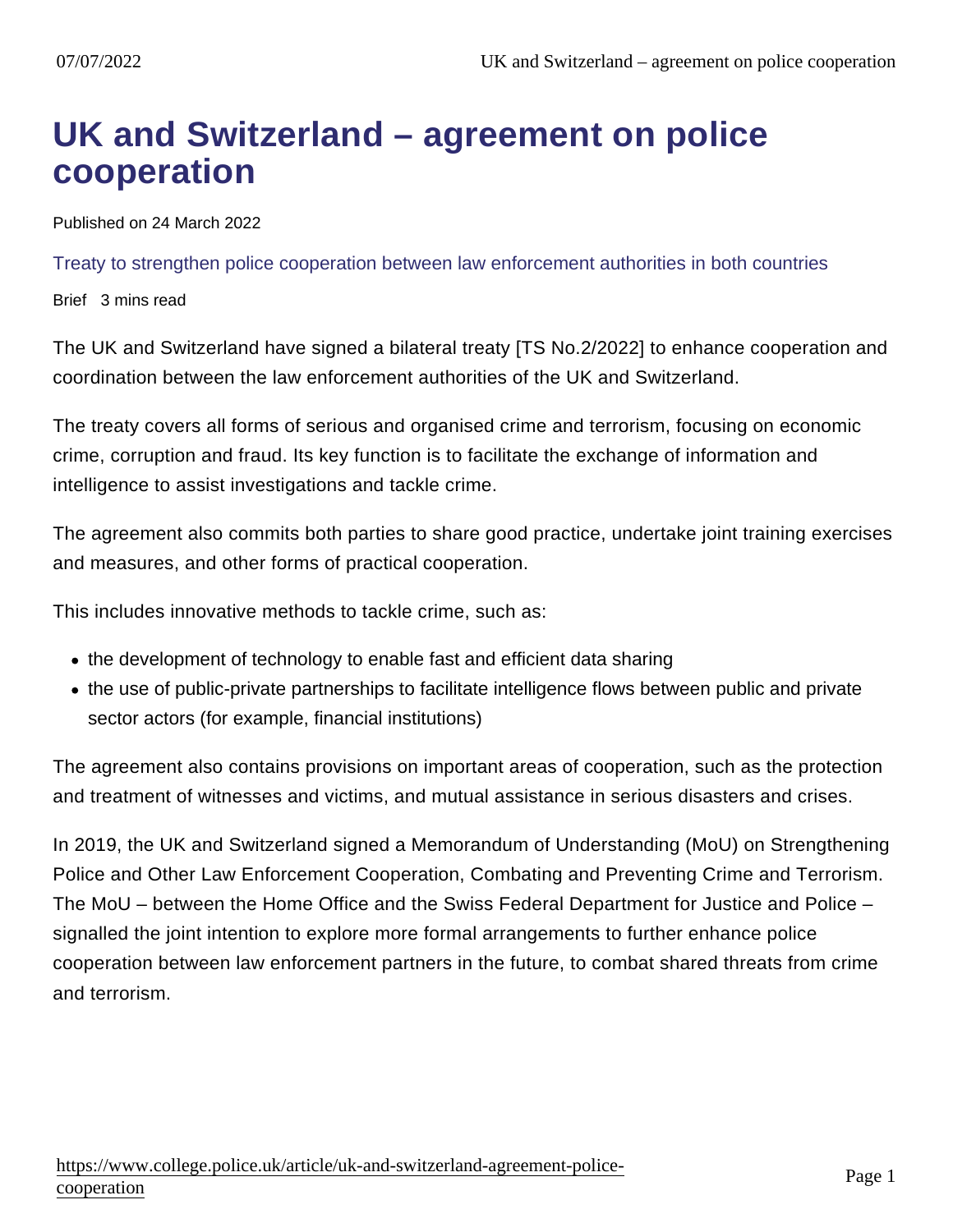This treaty builds on the MoU by formalising and further strengthening UK-Swiss arrangements for law enforcement cooperation. This treaty stands separate from UK-EU law enforcement arrangements and will strengthen the ability to cooperate effectively with a key international partner outside of EU structures.

Read more: [UK/Switzerland: Agreement on Police Cooperation \[TS No.2/2022\]](https://www.gov.uk/government/publications/ukswitzerland-agreement-on-police-cooperation-ts-no22022)

## Download our latest edition of Brief

This article was published in the March 2022 edition of Brief, which brings you updates in police law, operational policing practice and criminal justice, produced by the College of Policing's legal services department.

- Share your ideas and feedback with the Brief team: [brief@college.pnn.police.uk](mailto:brief@college.pnn.police.uk)
- [College of Policing Brief: March 2022 \(pdf\) 502.62 KB](https://assets.college.police.uk/s3fs-public/2022-03/College-of-Policing-Brief-March-2022.pdf)

## Brief archive

Download our previous editions covering the latest updates in the policing and criminal justice field.

- [College of Policing Brief: February 2022 \(pdf\) 560.68 KB](https://assets.college.police.uk/s3fs-public/2022-02/College-of-Policing-Brief-February-2022.pdf)
- [College of Policing Brief: January 2022 \(pdf\) 896.27 KB](https://assets.college.police.uk/s3fs-public/2022-01/College-of-Policing-Brief-January-2022.pdf)
- [College of Policing Brief: December 2021 \(pdf\) 789.36 KB](https://assets.college.police.uk/s3fs-public/2021-12/college-of-policing-brief-december-2021.pdf)
- [College of Policing Brief: November 2021 \(pdf\) 711.13 KB](https://assets.college.police.uk/s3fs-public/2021-11/College-of-Policing-Brief-November-2021.pdf)
- [College of Policing Brief: October 2021 \(pdf\) 584.84 KB](https://assets.college.police.uk/s3fs-public/2021-10/College-of-Policing-Brief-October-2021.pdf)
- [College of Policing Brief: September 2021 \(pdf\) 554.5 KB](https://assets.college.police.uk/s3fs-public/2021-09/college-of-policing-brief-september-2021.pdf)
- [College of Policing Brief: August 2021 \(pdf\) 524.99 KB](https://assets.college.police.uk/s3fs-public/2021-08/college-of-policing-brief-august-2021.pdf)